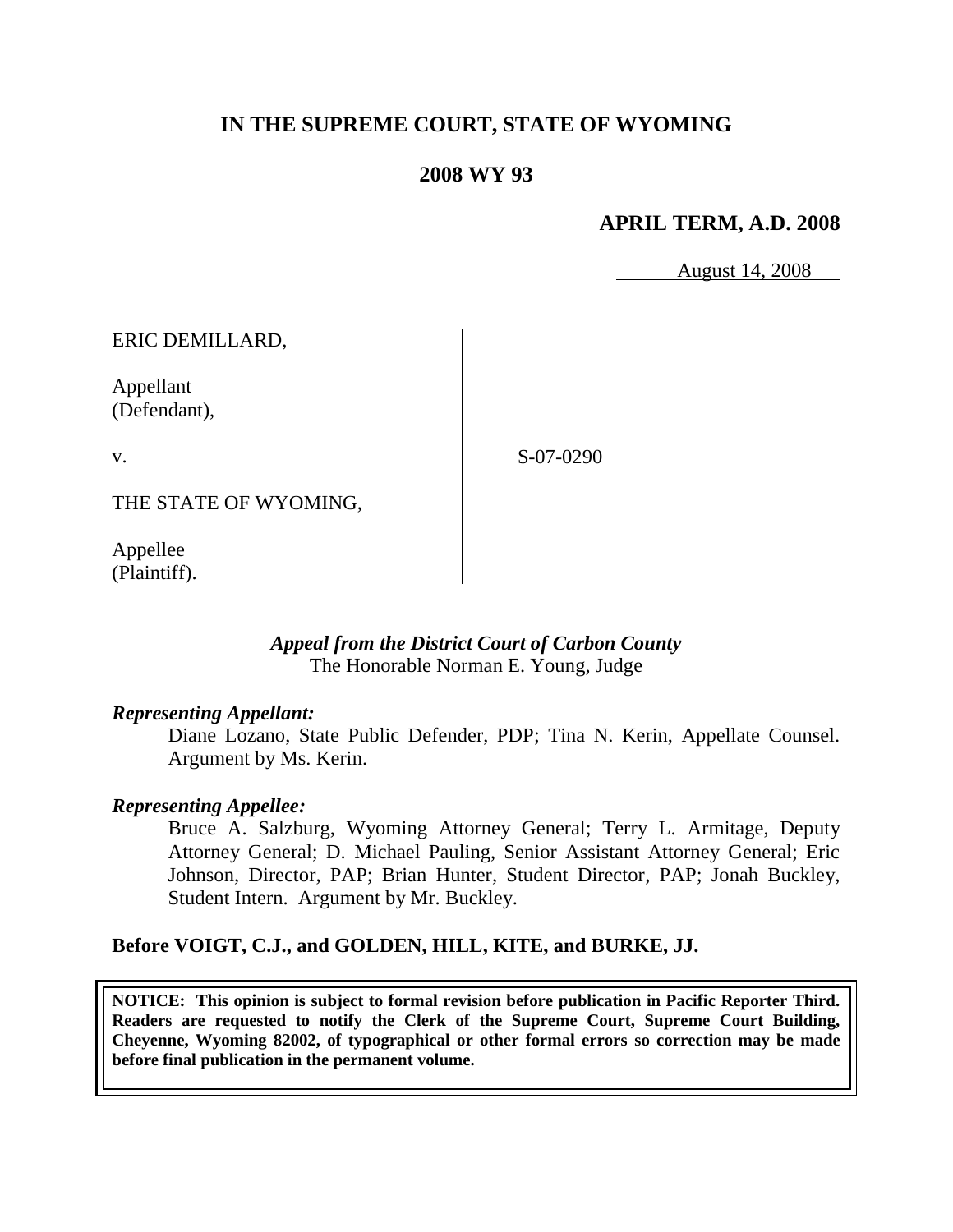## **KITE, Justice.**

[¶1] The district court denied Mr. DeMillard"s requests to modify the terms of his probation or to discharge him from probation. He claims on appeal that his constitutional rights were violated because he was not present during the hearing on his motions. We conclude that the hearing was not part of his criminal prosecution and he was afforded all of the process he was due under the circumstances. Consequently, no error occurred when the district court did not require his presence.

[¶2] We affirm.

## **ISSUE**

[¶3] Mr. DeMillard presents the following issue on appeal:

Was Appellant denied his right to be present at a critical stage of the proceedings?

Although more detailed, the State's statement of the issue is similar.

## **FACTS**

[¶4] The underlying facts in this appeal are not disputed. In 1999, Mr. DeMillard was charged with four counts of kidnapping, four counts of interference with custody, one count of interference with a peace officer, one count of possession of a weapon with unlawful intent and one count of aggravated burglary for keeping his children in his estranged wife's home in Rawlins, Wyoming for several days without her permission, while holding law enforcement at bay.

[¶5] During his criminal prosecution, there were considerable questions about Mr. DeMillard"s mental health. The district court finally determined that he was competent to proceed and he entered into a plea agreement with the State in which he agreed to plead guilty to burglary and attempted assault on a peace officer and *nolo contendre* to four counts of interference with custody and the State agreed to dismiss the remaining charges. The district court accepted the agreement and sentenced Mr. DeMillard to prison, but suspended the sentences and ordered him to serve a long period of supervised probation. One of the terms of his probation was that he have nocontact with his ex-wife or children.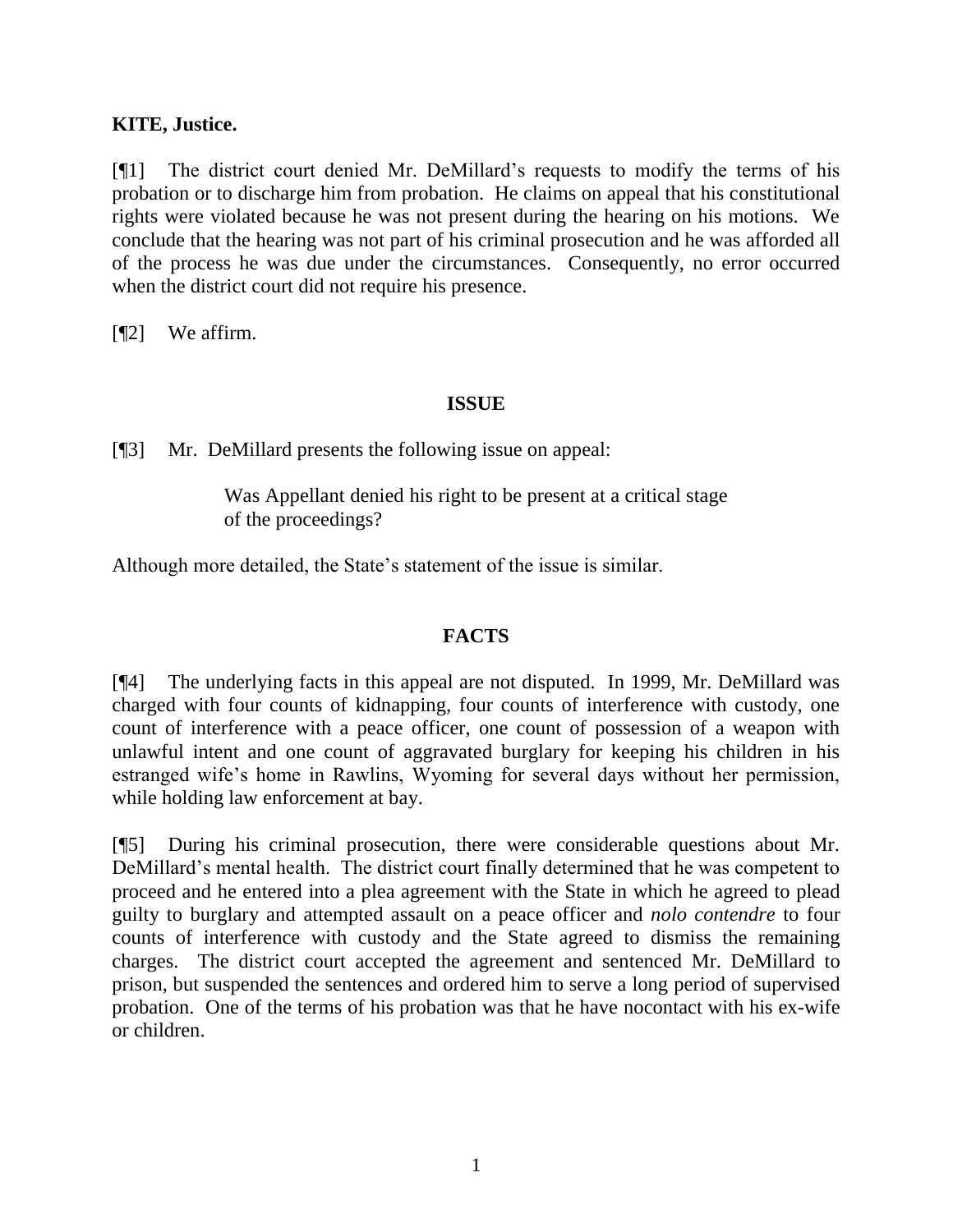[¶6] On July 19, 2007, Mr. DeMillard filed a motion to modify his probation conditions to allow him to have telephone contact with his children. He also filed a separate motion requesting that the district court discharge him from probation altogether.<sup>1</sup> The State contested his motions.

[¶7] The district court held a hearing on the pending motions on September 6, 2007. The attorneys appeared by telephone, but Mr. DeMillard was not present at the hearing. The district court asked about Mr. DeMillard"s absence and defense counsel replied, "Your Honor, this was a telephonic conference. I just did not feel the need for his presence here and could address it without his presence." After the hearing, the district court denied Mr. DeMillard's motions, and he appealed. $2^2$ 

#### **STANDARD OF REVIEW**

[¶8] The question of whether a defendant had the right to be present at a hearing or specific phase of his trial is an issue of law subject to *de novo* review. *Seeley v. State*, 959 P.2d 170, 175 (Wyo. 1998).

#### **DISCUSSION**

[¶9] A criminal defendant has the right to be present during every critical stage of his criminal proceeding. There are numerous federal and Wyoming guaranties of this right. "The Sixth Amendment and the due process clauses of the Fifth and Fourteenth Amendments to the United States Constitution guarantee an accused the right to be present during every stage of the criminal proceeding that is critical to its outcome if his presence would contribute to the fairness of the procedure." *Skinner v. State,* 2001 WY 102, ¶ 20, 33 P.3d 758, 765 (Wyo. 2001). Article 1, § 10 of the Wyoming Constitution "is even more explicit in its guarantee to an accused of the right of presence at trial." *Maupin v. State*, 694 P.2d 720, 722 (Wyo. 1985). That provision states: "In all criminal prosecutions the accused shall have the right to defend in person . . . ." Wyo. Const., art. 1, § 10. ""The right to be present at trial stems in part from the fact that by his physical presence the defendant can hear and see the proceedings, can be seen by the jury, and can participate in the presentation of his rights."" *Skinner*, ¶ 21, 33 P.3d at 765, quoting *Bustamante v. Eyman*, 456 F.2d 269, 274 (9th Cir. 1972). However, the "defendant"s presence is not required when it "would be useless, or the benefit but a shadow."" *Seeley,* 

 $\overline{a}$ 

<sup>&</sup>lt;sup>1</sup> Prior to the motions at issue here, Mr. DeMillard had filed many other requests with the district court to be allowed contact with his children.

<sup>2</sup> Mr. DeMillard filed the notice of appeal *pro se* and incorrectly identified the order being appealed as the judgment and sentence instead of the order denying his motions.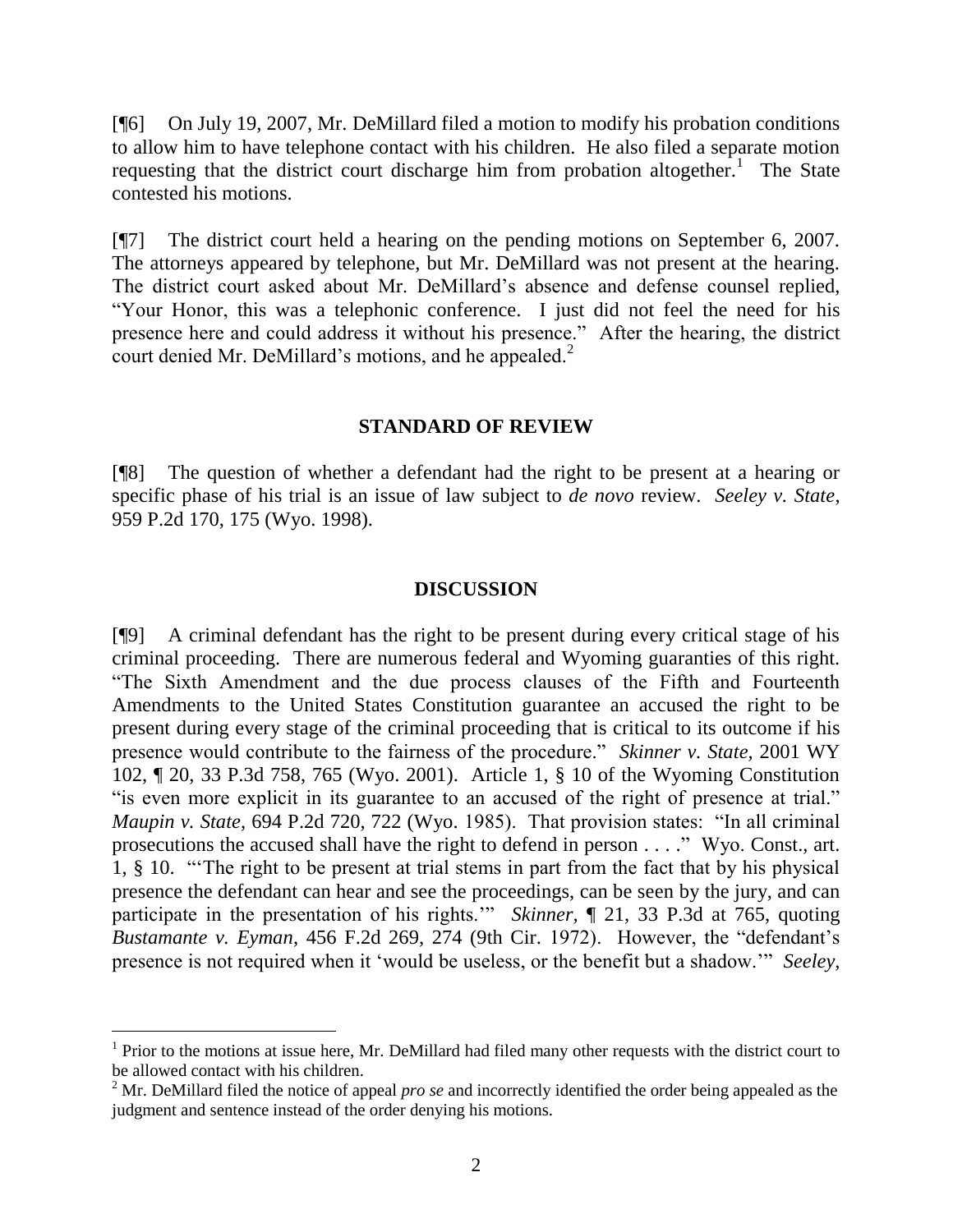959 P.2d at 177, quoting *Snyder v. Com. of Mass.*, 291 U.S. 97, 106-07, 54 S. Ct. 330, 332-33, 78 L. Ed. 674 (1934).

[¶10] The constitutional guarantees are also incorporated into Wyo. Stat. Ann. § 7-11- 202 (LexisNexis 2007) and W.R.Cr.P. 43(a) which provide that, except as otherwise provided by law, a defendant shall be present at his initial appearance, arraignment, plea, every stage of the trial (including the impaneling of the jury and the return of the verdict) and imposition of sentence. The constitutional provisions, Rule  $43(a)$  and  $\S$  7-11-202 do not specifically refer to a motion to modify the conditions of probation or to be released from probation. Consequently, they do not answer the question of whether probation modification is a critical stage of the criminal prosecution.

[¶11] The State argues that a post-sentencing probation modification proceeding is not a critical stage in a criminal prosecution because it is not part of the criminal prosecution at all. The United States Supreme Court has provided guidance on this issue. In *Morrissey v. Brewer,* 408 U.S. 471, 480, 92 S. Ct. 2593, 2600, 33 L. Ed. 2d 484 (1972), the Supreme Court ruled that revocation of parole is not part of the criminal prosecution. Following up on the *Morrissey* decision, the United States Supreme Court stated in *Gagnon v. Scarpelli,* 411 U.S. 778, 781-82, 93 S. Ct. 1756, 1759, 36 L. Ed. 2d 656 (1973), that probation revocation proceedings are not part of the criminal prosecution. Because post-sentencing proceedings related to probation are not part of the criminal prosecution, they are not governed by the specific constitutional provisions requiring a defendant's attendance. *Id.; Morrissey*, 408 U.S. at 480. The Supreme Court recognized, however, that due process principles do apply to probation revocation proceedings because there is a potential for loss of liberty. *Id. See also*, *CT v. State (In re CT),* 2006 WY 101, 19, 140 P.3d 643, 646 (Wyo. 2006).

[¶12] Consistent with *Morrissey* and *Gagnon*, our statutes and rules recognize that a defendant is entitled to a hearing on a petition to revoke his probation. *See, e.g.*, Wyo. Stat. Ann. § 7-13-305(c) (LexisNexis 2007) and W.R.Cr.P. 39(a). In contrast, Wyo. Stat. Ann. § 7-13-304(a) and W.R.Cr.P. 39(b) delineate the process that is due a defendant on a motion to modify the conditions of probation. Section 7-13-304(a) states: "The court may impose, and at any time modify, any condition of probation or suspension of sentence." That statute indicates that the court can modify the conditions of probation at "any time," suggesting that a hearing is not necessary. Similarly, Rule 39(b) states that a court "may" hold a hearing on an opposed petition to modify the conditions of probation, but it does not compel the court to do so. We have ruled that, even in the context of criminal prosecution, when a hearing is not necessary on a particular motion, attendance by the defendant is not constitutionally required. *See, e.g.*, *Monroe v. State,* 2006 WY 5, ¶ 21, 126 P.3d 97, 104 (Wyo. 2006). It follows that, since Mr. DeMillard was not entitled to a hearing on his motions, the district court was not required to assure his attendance at the hearing it gratuitously allowed.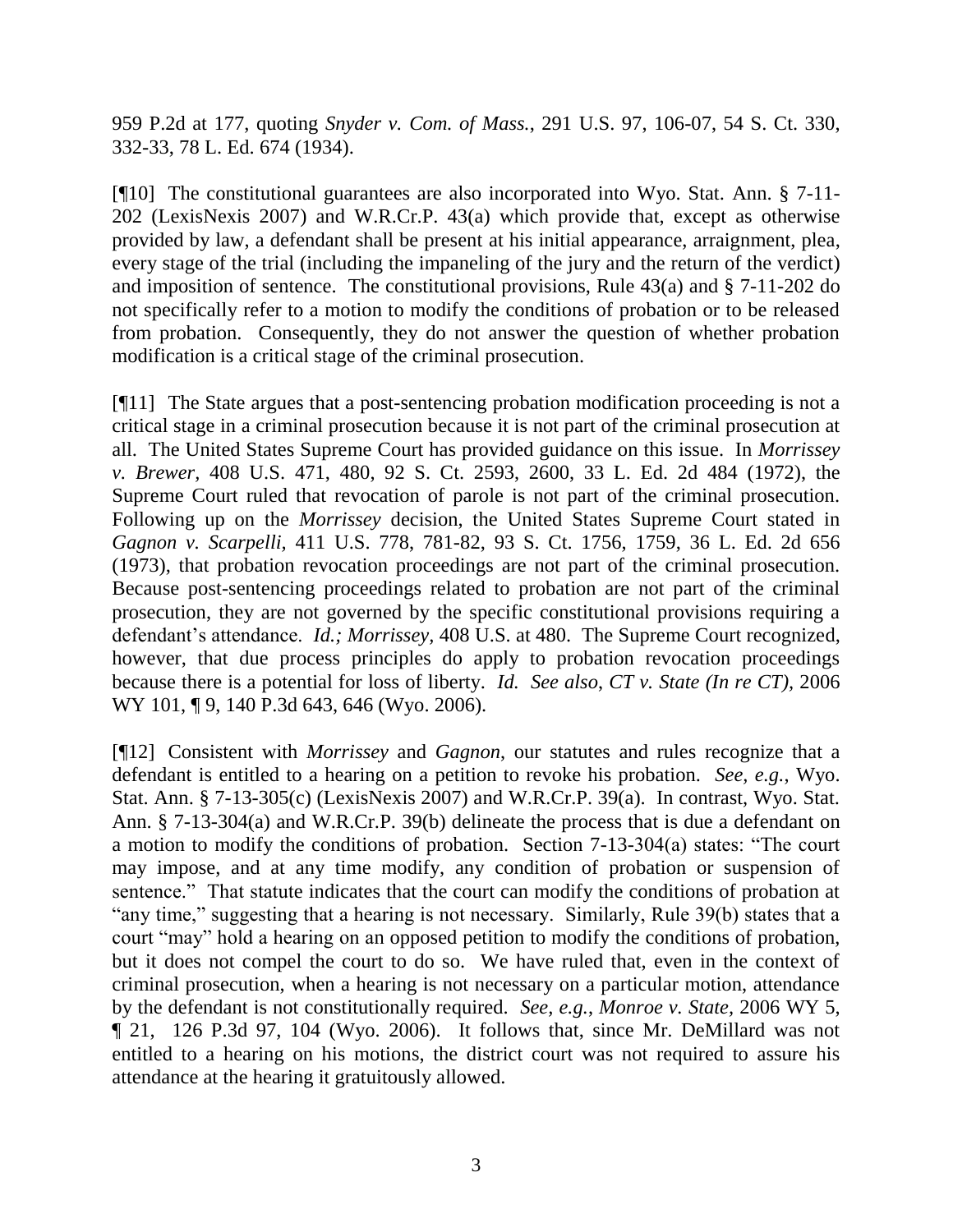[¶13] In addition, our rules relating to the procedures for requests for sentence reduction provide some guidance on the question presented here. Section 7-11-202 specifically states that "[t]he defendant's presence is not required at a reduction of sentence hearing." *See also*, W.R.Cr.P. 43(c). The probation condition that Mr. DeMillard was not to have contact with his children was included in his sentence. He requested that the probation condition be modified to allow him to have telephone contact with his children or that he be released from probation prior to the date set forth in his sentence. Thus, his motions were essentially requests for sentence reduction and, under § 7-11-202 and W.R.Cr.P. 43(c), his presence was not required at the hearing.

[¶14] Although we have not been directed to or located any Wyoming cases that specifically considered a defendant's right to be present at a hearing on a motion to reduce a sentence or modify the conditions of probation, courts in other jurisdictions have addressed similar issues. In *State v. Sommer,* 878 P.2d 1007, 1008 (N.M. Ct. App. 1994), the New Mexico court of appeals concluded that the defendant did not have a constitutional right to be present at a hearing to reconsider his sentence and no such right existed pursuant to New Mexico rules or statutes, except where the hearing could result in a more onerous sentence. Similarly, the Utah Supreme Court ruled that the defendant's presence was not required when the trial court entered an order continuing his probation. *State v. Janis,* 597 P.2d 873, 874 (Utah 1979).

[¶15] Mr. DeMillard argues that the proceedings pertained to his fundamental right to associate with his children, thereby implicating constitutional protections, including the right to attend the hearing on his motions. This argument fails to acknowledge that the right to associate with his children was already limited in his sentence, which included the probation condition that he have no contact with them. He attended the sentencing hearing and, in fact, agreed to the condition. His motion to change that condition did not raise the possibility that his fundamental right to associate with his children could be subject to greater limitation than had already been imposed.

[¶16] In summary, Mr. DeMillard"s motions to modify the conditions of his probation or release him from probation were not part of his criminal prosecution and the specific constitutional, statutory and procedural rules requiring a defendant's attendance during the criminal prosecution do not apply. Section 7-13-304(a) and W.R.Cr.P. 39(b) did not mandate that the district court hold a hearing on Mr. DeMillard's motions for modification of his probation; consequently, he was not entitled to be present at the gratuitous hearing that was held. Finally, his motions were essentially requests for a sentence reduction and, under § 7-11-202 and W.R.Cr.P. 43(c), he was not entitled to be present at the hearing on his motions. Taking all of these authorities together, we conclude that Mr. DeMillard"s legal rights were not violated when he was not present at the hearing on his motions to modify his probation conditions or release him from probation.